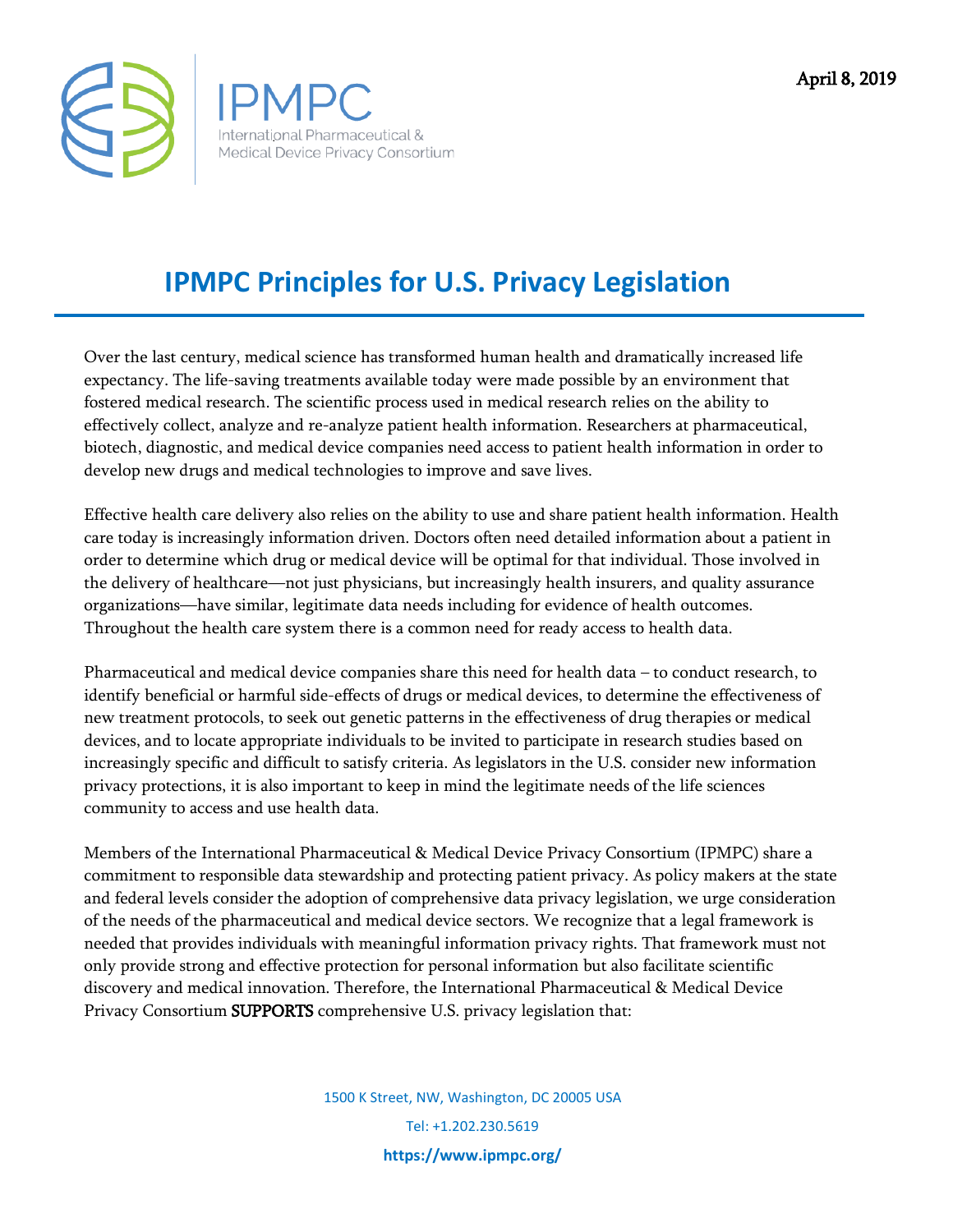1. Recognizes an appropriate distinction between identifiable information ("personal information") and information that has had identifiers removed ("anonymized information"). The right to

informational privacy must always be balanced against competing societal interests, such as the need for access to data to support scientific innovation. Data privacy laws should be focused on promoting transparency around the collection and use of personal information and on protecting individuals from injury – whether tangible (e.g., financial harm) or intangible (e.g., damage to reputation, embarrassment). As the identifiability of information decreases, so does the potential for the collection, use, or disclosure of that information to cause real injury, and so do the legitimate interests of individuals in controlling such information.

2. Recognizes an appropriate distinction between identifiable information ("personal information") and information that has had identifiers masked ("pseudonymized information").

Pseudonymization is a privacy-enhancing safeguard that involves replacing directly identifiable information (e.g., name, contact information) with a securely-held code before this information is disclosed to third-parties. Data privacy laws should recognize that as to the recipients of pseudonymized data (i.e., those who do not have access to the re-identification key), the information is effectively anonymized. For example, recipients of pseudonymized data have no reasonable ability to respond to data subject requests for access or erasure.

- 3. Appropriately balances the rights of individuals to control the collection, use, and dissemination of personal information about them with researchers' need to be able to collect, use, and share information for scientific advancement. Medical discoveries rely on the ability to safely and effectively collect and analyze personal information concerning patient treatment and outcomes. Without personal information, scientists would lack insight into the causes of certain conditions and diseases, and development of curative and preventative measures would be impossible. The ability to sustain and expand on such scientific innovations depends upon the continued availability of patient information to meet researchers' needs.
- 4. Promotes the implementation of privacy safeguards in a manner that is proportional to the risks presented on a case-by-case basis. In considering the safeguards that are appropriate in the context of a particular data processing activity, the nature, scope, context, and purposes of the data processing may be relevant, as are factors such as the identifiability and sensitivity of the information. Organizations should be encouraged to assess the level of risks on a case-by-case basis and implement corresponding protections that are fit-for-purpose. For example, whole genome sequencing presents different privacy risks as compared to genetic testing for a particular DNA sequence. In turn, forensic DNA testing presents different risks than, e.g., diagnostic DNA testing. Similarly, use of a retinal scan for biometric identification purposes presents different risks than the use of retinal images to diagnose health conditions. Privacy laws must, therefore, allow for flexibility in determining the safeguards appropriate to a particular use case.